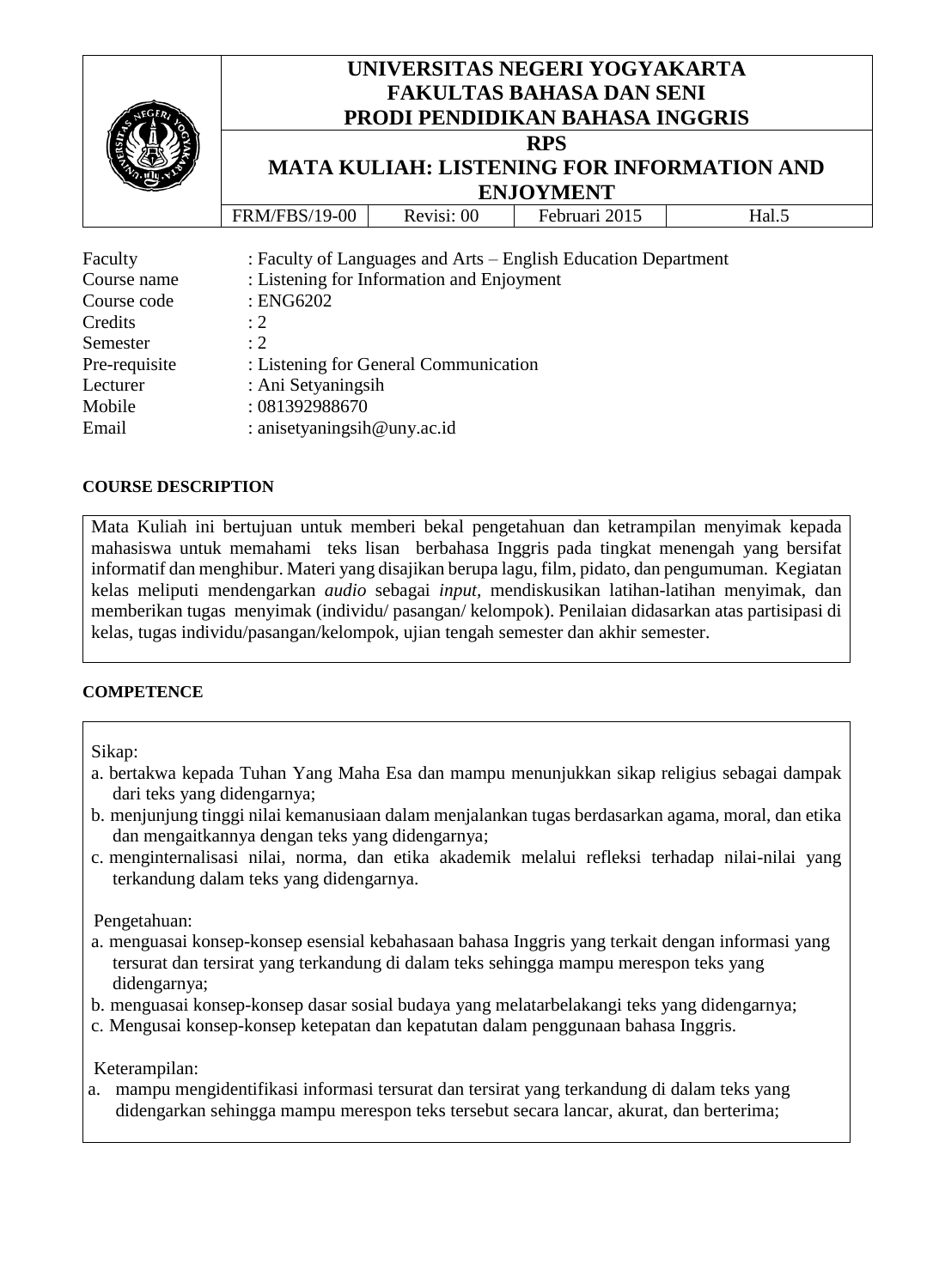## **RULES OF CONDUCT**

- 1. Lectures will be delivered at least 75% of 16 meetings. To join the final test, the students have to join the lectures at least 75% of the whole meetings.
- 2. The class starts on time. Late-comers are given tolerance of 15 minutes, otherwise they may not join the class.
- 3. Students who are absent have to be well-informed with what is going on in the class including the lecture's materials and assignments..
- 4. T-shirts and sandals are not allowed in the class.
- 5. Laptops and cell phones should not be used in class and turned OFF unless the class activity requires them.
- 6. Quizes will be given at any time with no announcement. If the students miss the quiz, they will not be given another chance to take it another time.
- 7. Due to the mid-test and final test, students who cannot join the test on the scheduled time have to give information before the test and they will be given another chance to take the test. If they give information after the test, they will miss the chance.
- 8. Students are expected to submit their assignment on time. Late submission will not be accepted.
- 9. No plagiarism of any kind or form is allowed and will be given penalty. When quoting someone else's work, make sure to provide reference to the source.

| Week         | <b>Outline</b>                                            | <b>Description</b>                                                                            | <b>Method</b>                                  | <b>Material</b>                                    | <b>Time</b> |
|--------------|-----------------------------------------------------------|-----------------------------------------------------------------------------------------------|------------------------------------------------|----------------------------------------------------|-------------|
| I            | Introduction                                              | Explaining syllabus                                                                           | Lecture                                        |                                                    | 100'        |
| $\mathbf{H}$ | Small talk                                                | Listening to people making small talks<br>(responding, taking turn, contributing<br>opinions) | Classroom<br>discussion,<br>group work         | Developing<br>Tactics for<br>Listening unit 12     | 100'        |
| III          |                                                           |                                                                                               |                                                | Real Listening<br>and Speaking 3                   |             |
|              |                                                           | Listening to people taking and giving                                                         |                                                | unit 1                                             |             |
| IV           | Socializing                                               | opinions                                                                                      | Pair work                                      | Tactics for<br>Listening<br>(expanding) unit<br>20 | 200'        |
| V            |                                                           | Listening to people giving opinions on                                                        |                                                | Real Listening 3<br>unit $5$                       |             |
| Movies<br>VI | their preferences for entertainment<br>(movies and books) | Pair work                                                                                     | Developing<br>Tactics for<br>Listening unit 16 | 200'                                               |             |
| VII          | Going to<br>places                                        | Listening to people making plans (date,<br>time, place, schedule)                             | Pair work,<br>classroom<br>discussion          | New Interchange<br>$2$ unit $5$                    | 100'        |

#### **DESCRIPTION**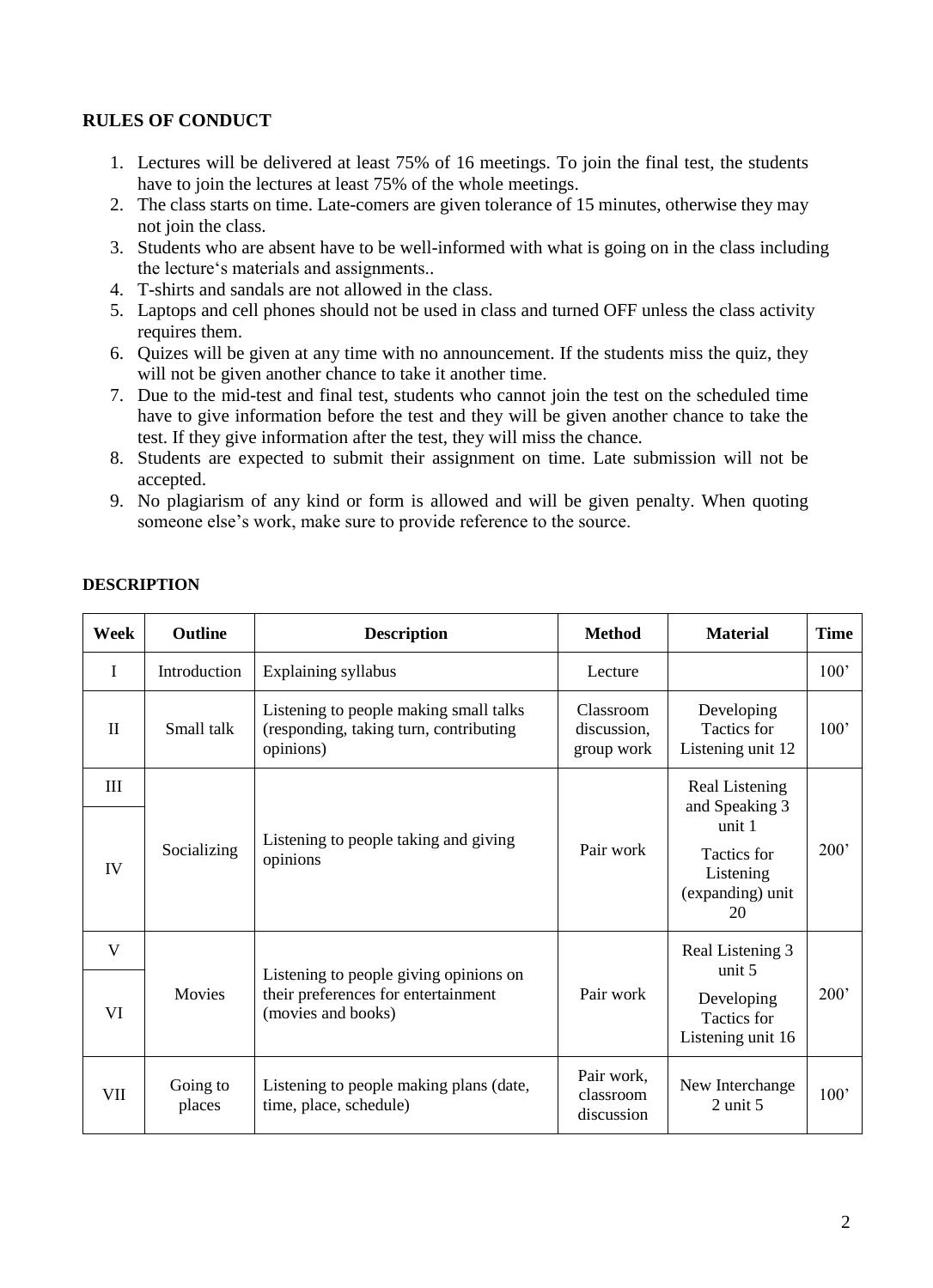| VIII        | New York<br>City     | Listening to people arranging a trip<br>(planning)                                      | Pair work                             | Timesaver unit 8                                          | 100' |
|-------------|----------------------|-----------------------------------------------------------------------------------------|---------------------------------------|-----------------------------------------------------------|------|
| IX          | <b>MID TERM TEST</b> |                                                                                         |                                       |                                                           |      |
| X           | Invitation           | Listening to people<br>extending/accepting/declining invitations<br>and giving excuses  | Pair work,<br>group work              | New Interchange<br>2 unit 16                              | 100' |
| XI          | Travel               | Listening to people asking for details                                                  | Pair work                             | Real Listening &<br>Speaking 3<br>unit $7 & 8$            | 100' |
| XII         | Preferences          | Listening to people showing preferences                                                 | Pair work,<br>classroom<br>discussion | <b>Tactics</b> for<br>Listening<br>(expanding)<br>unit 15 | 100' |
| <b>XIII</b> | Living space         | Listening to people complaining about                                                   | Pair work,                            | <b>Tactics</b> for<br>Listening                           |      |
| <b>XIV</b>  |                      | apartments and roommates                                                                | classroom<br>discussion               | (expanding)<br>unit 8                                     | 200' |
| XV          | Predicament          | Listening to people talking about their<br>predicaments and responding with<br>sympathy | Pair work                             | <b>Tactics</b> for<br>Listening unit 26                   | 100' |
| <b>XVI</b>  |                      | <b>FINAL EXAM</b>                                                                       |                                       |                                                           | 100' |

## **REFERENCES**

Craven, Miles. 2008. *Real Listening and Speaking 3*. Cambridge University Press Glasgow, Mary. 2004. *Timesaver Intermediate Listening*. Scholastic Johnston, Olivia. 2001. *Listening Activities*. Recanati, Italy Richard, Jack C. 1997. *New Interchange 2*. Cambridge University Press Richard, Jack C. 1997. *Tactics for Listening (expanding*). Cambridge University Press Richard, Jack C. 2003. *Developing Tactics for Listening.* Cambridge University Press

# **GRADING SYSTEM**

| No                   | <b>ASSESSMENT TYPE</b>     | <b>Points</b> |
|----------------------|----------------------------|---------------|
|                      | Final Exam                 | 35%           |
|                      | Mid-term                   | 25%           |
|                      | Quiz                       | 30%           |
| 4                    | Attendance & Participation | 10%           |
| 100%<br><b>TOTAL</b> |                            |               |

### **SCALE:**